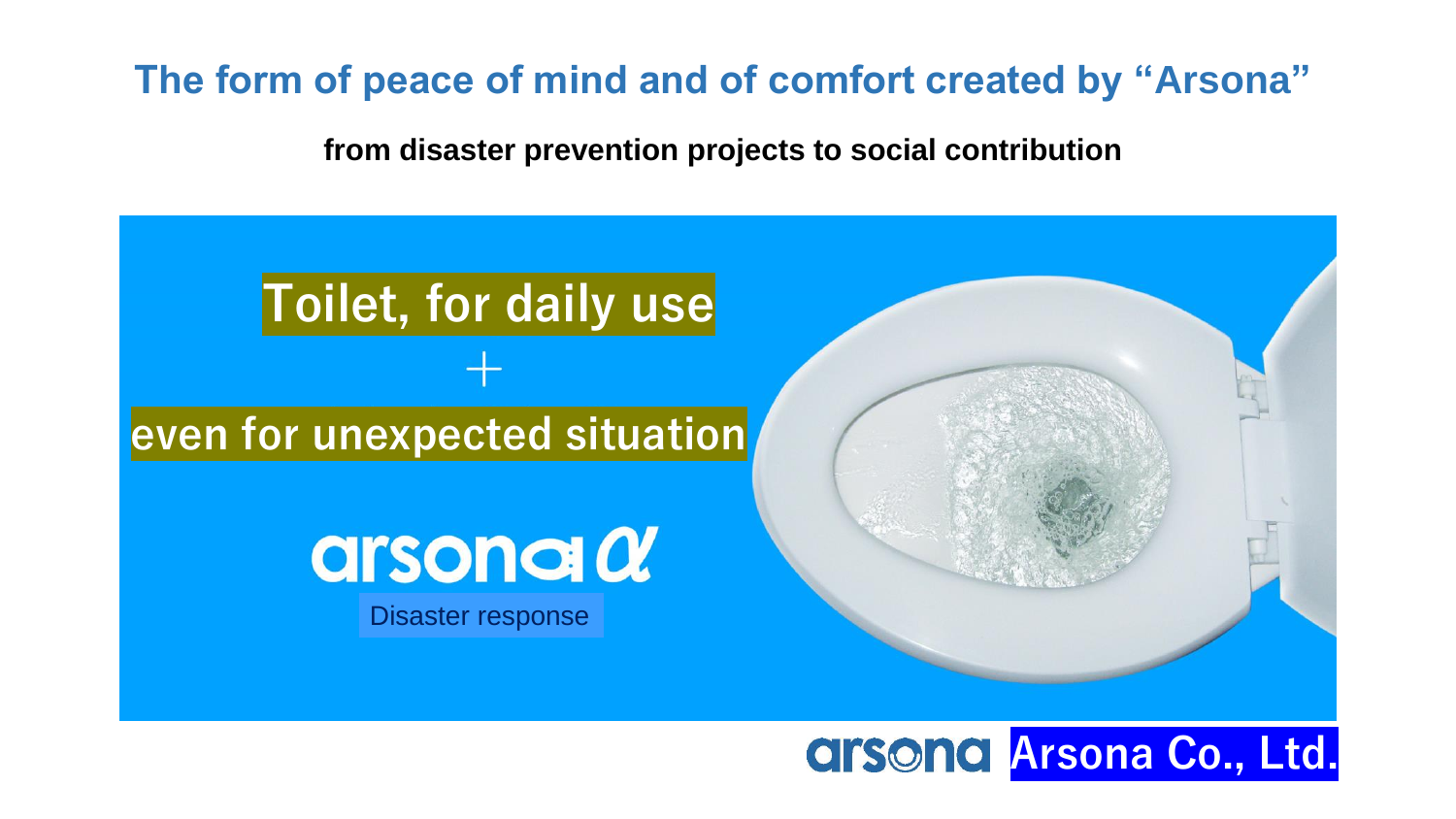# Company Profile

Company name: Arsona Co., Ltd. President: Tomoyuki Iidaka Date incorporated: June 19,2015 Number of employees(as of October 31,2021): 3 Capital (as of May 31,2021): JPY 5 million

- Business: Development, manufacture and sale of disaster-response water closet bowls: "Arsona  $\alpha$ " **arsona**  $\alpha$ " as a main product
- Address: 111 Wakamatsucho, Wakaba-ku, Chiba, Japan 264-0021
- Phone: 81-43-312-1386
- Fax: 81-43-312-1387
- E-mail : [office@arsona.co.jp](mailto:office@arsona.co.jp)

URL : <http://arsona.co.jp/>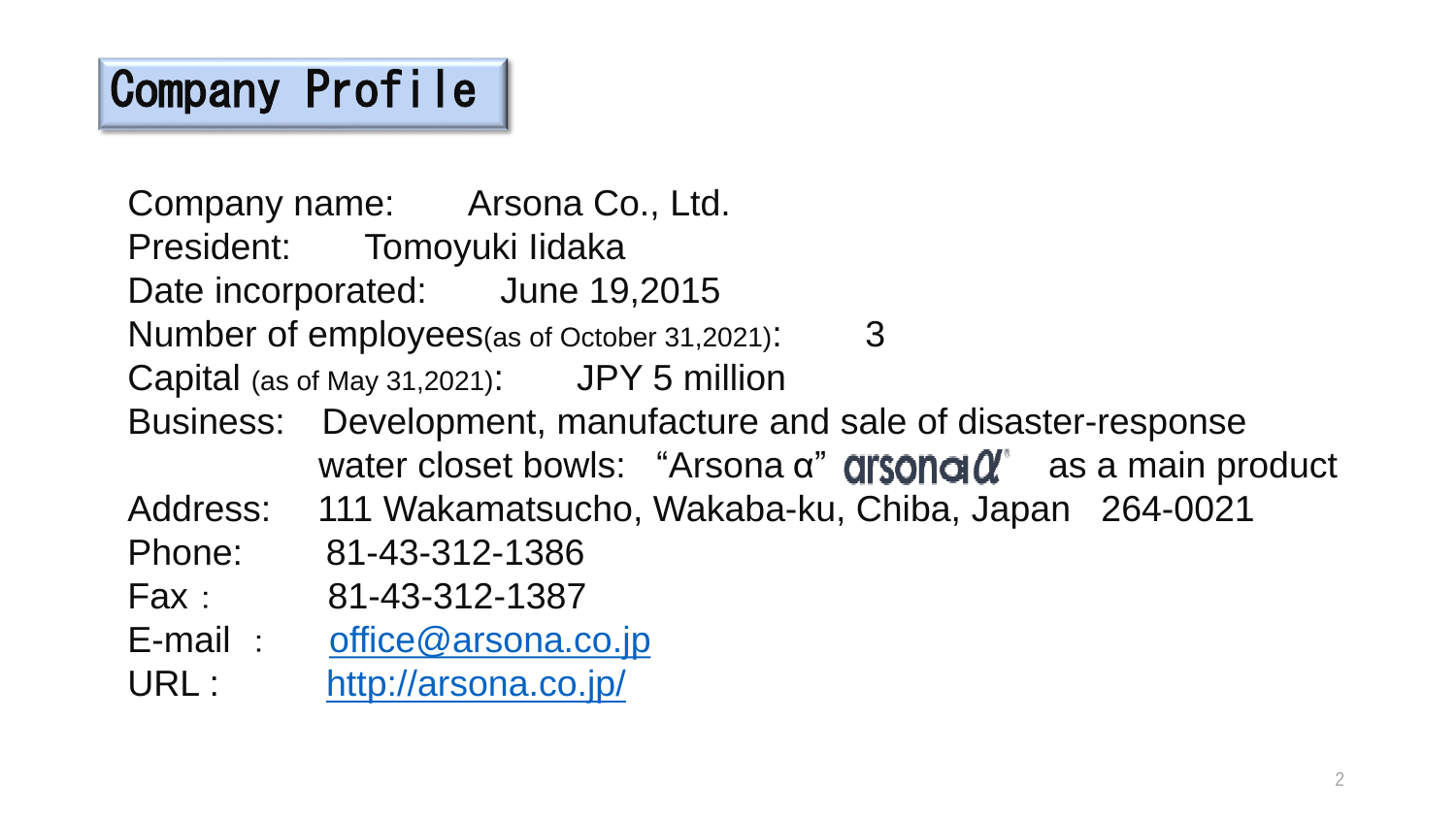# **Major Business Transactions**

#### **Major business partners**

#### 1.Local governing bodies:

Parks, Schools, Disaster prevention facilities in Tokyo(15 of 23 wards and cities of urban area) in 60+ cities such as in the metropolitan area(Saitama, Chiba, Kanagawa, Ibaraki, Gunma) and in other regional cities across Japan

- 2. Private sector:
- •Management offices at high-rise condominium
- •Aged Person Welfare Facilities

•Housings

- •University facilities (under planning), etc.
- Installation results
	- more than 700 units at 180+ locations and across Japan
	- Leading manufacturer of the peacetime/disaster dual-use water closet bowls

#### ◆ **Banking relationships** Japan Finance Corporation (government corporation) The Chiba Kogyo Bank, Ltd.

- $\blacklozenge$  Records of awards, certifications and qualifications
	- Case study of "National Resilience" initiatives by National Resilience Promotion Office, Cabinet Secretariat
	- Subsidy-eligible products by Ministry of Education, Culture, Sports, Science and Technology
	- Subsidy-eligible products by Ministry of Land, Infrastructure, Transport and Tourism
	- "Trial order" Project, certified as an excellent product to be promoted by the local government (Chiba City)
	- "Venture Cup CHIBA", Semi-Grand Prix Award by Chiba City Industrial Promotion Foundation
	- "Chiba Genki-jirushi Corporate" (corporate with high growth potential) , Encouragement Award for Excellent Technology by Nippon Kogyo Shimbun (newspaper) and The Chiba Kogyo Bank,Ltd.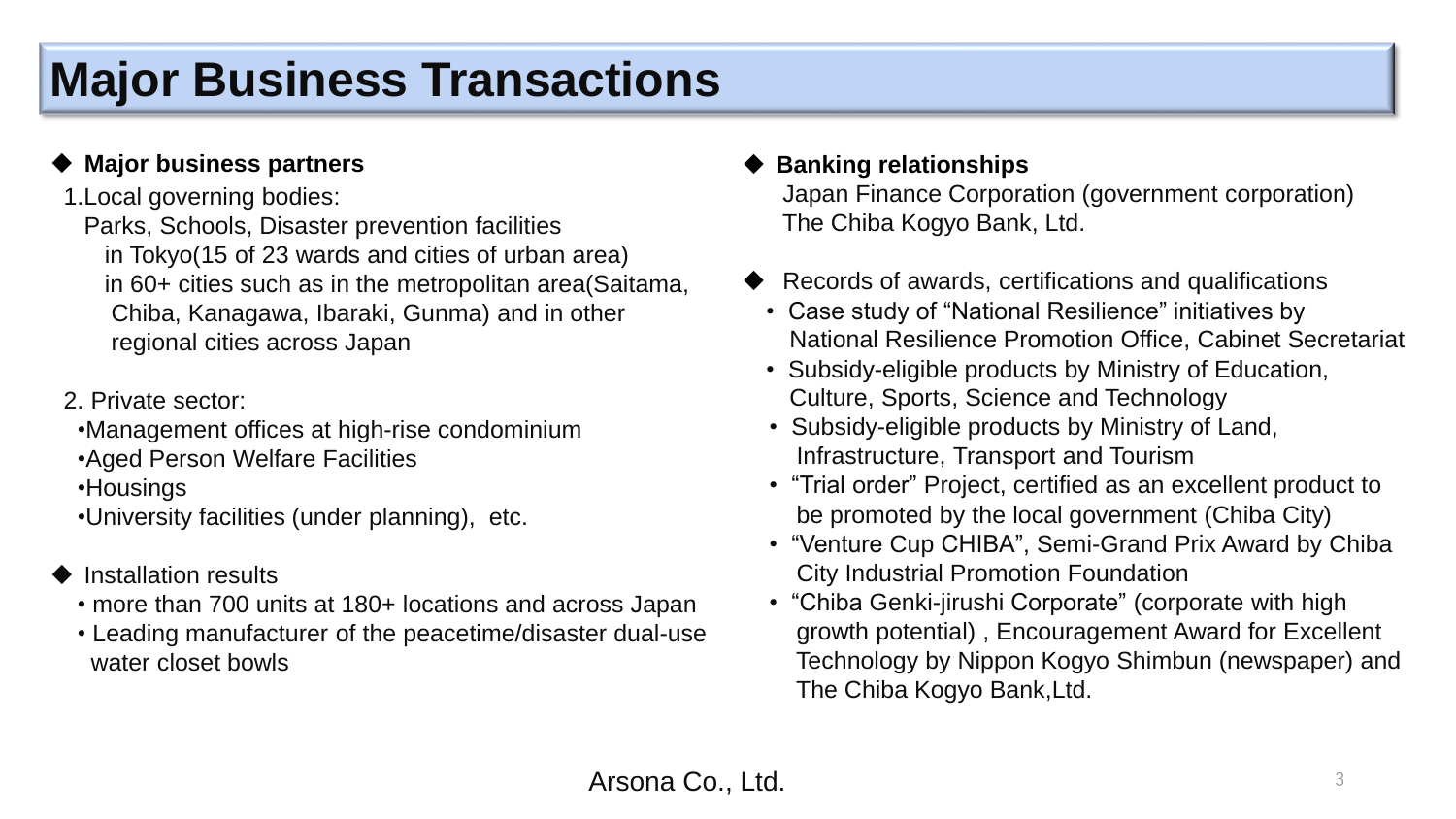# **Disaster response flush toilet bowl "CITSONOI Of "** (patented)

When the lifeline is cut off in the event of a disaster such as an earthquake, the use of flush toilets becomes impossible.

" **arsona**  $\alpha$ " " is a safe and hygienic toilet bowl to protect the life and to maintain the health of the suffers and the refugees as well.

"  $\arcsin \alpha'$ " can be used comfortably and hygienically even indoors as compatible with odors.



Usually, used as a flush toilet





Made immediately available for use, only by removing TF cap on the bottom of the toilet with a metal fitting, in the event of a disaster

Arsona Co., Ltd.